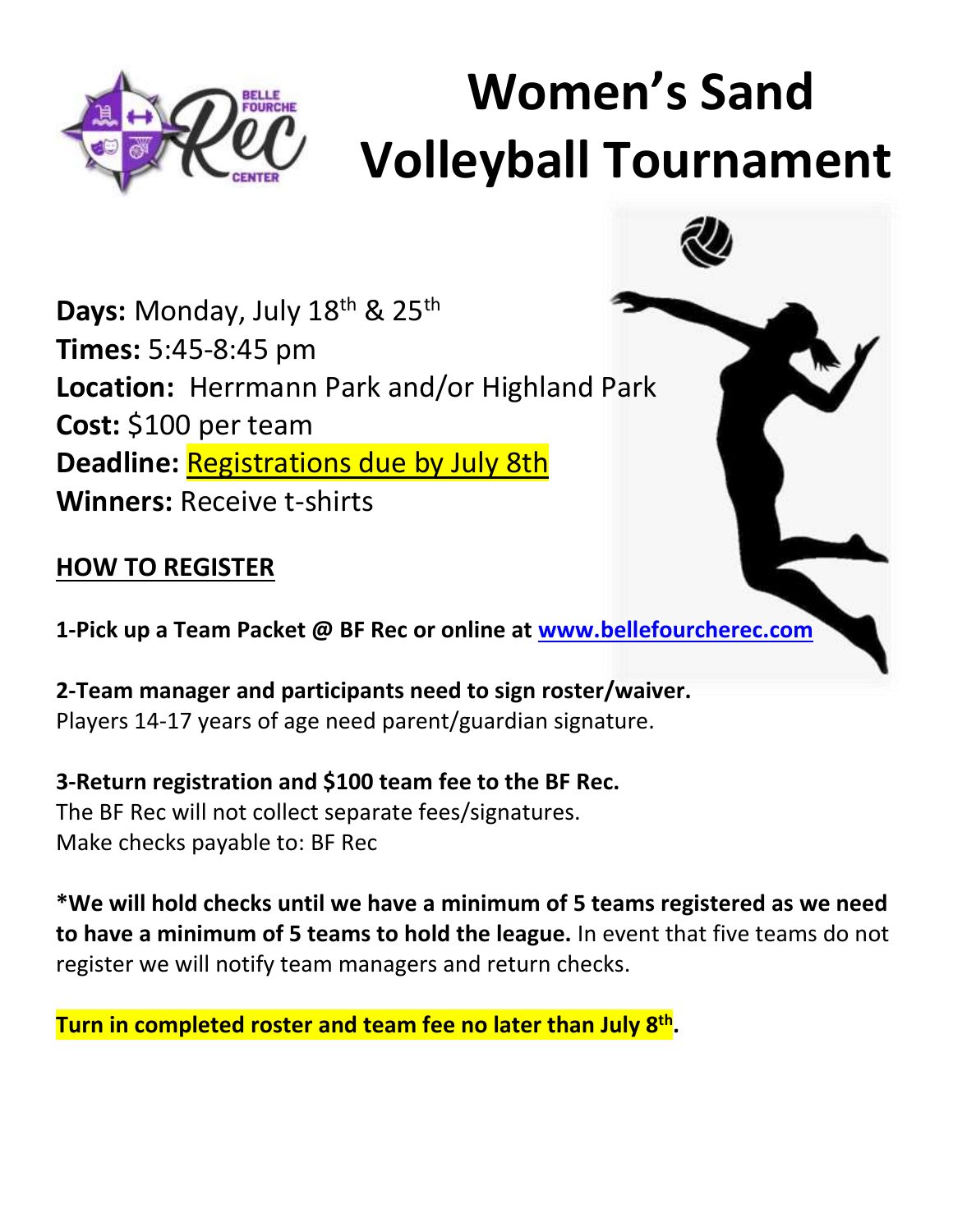## **SAND VOLLEYBALL Summer 2022 Rules & Information**

1-Teams play with **FOUR** players on the court.

2-Teams are required to have at least **TWO** players on the court.

3-The roster is limited to **SIX** players.

4-Players must be 14 years of age or older.

5-Players ages 14-17 must sign the waiver and need a parent's signature **PRIOR TO** playing.

6-Shoes are **RECOMMENDED** but not required.

7-Rally scoring playing-the best of 3 games.

8-The team that scores 21 points first wins the game. In case of a 20 to 20 tie, play continues until one team has a 2-point advantage, OR the first team to reach 24 points wins.

9-Whenever a team fails in serving, fails to return the ball to the opponent, or commits any faults, the opposing team wins the rally.

10-Game time is forfeit time. You will forfeit your first game at game time. The 2<sup>nd</sup> game will be a forfeit at 10 minutes after game time and 3<sup>rd</sup> game is a forfeit at 15 minutes after.

11-No back row attacks.

12-If the match is called due to weather, the match is completed when 1  $\frac{1}{2}$  games are completed (I.E. in game two a team must have or be past 11 points)

13-Games may be cancelled or postponed due to weather and rescheduled if possible. Rescheduled games will try to be played on league days, however, may need to be played alternative days.